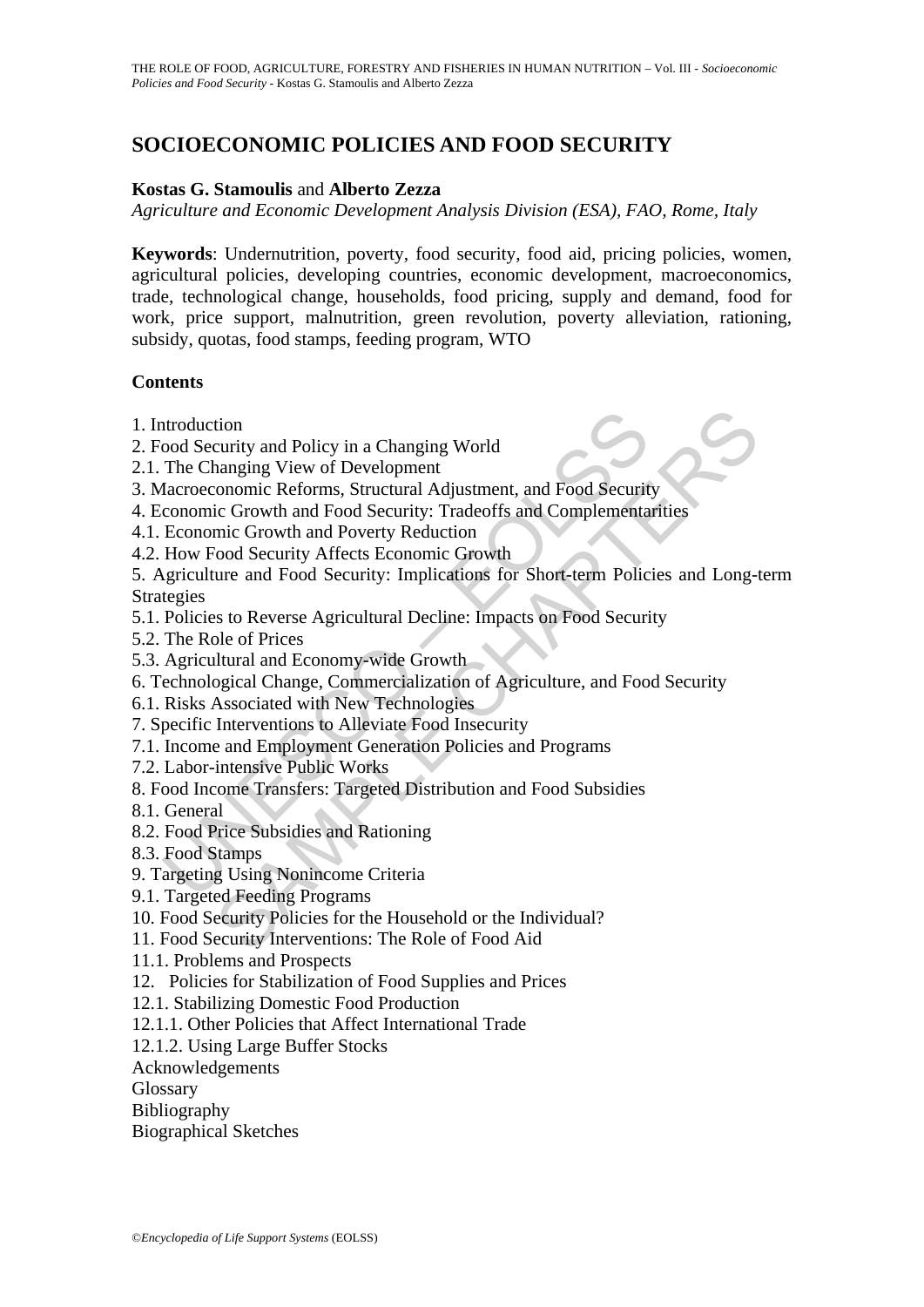#### **Summary**

Food security policies aim specifically at ensuring that households have an adequate dietary intake and that the risk of households becoming food deficient is minimized. On the other hand, a wide spectrum of policies affects food security (by affecting poverty, food production, prices, foreign exchange availability, employment, wages, and so on), which are not necessarily food security policies. In this article, both sets of policies are being examined, i.e. those aiming directly at food security and nutrition and those that affect food security although they are primarily aimed at other targets.

The article begins with an examination of the importance of overall economic development for food security. In turn, it examines the effects on food security of policies that are necessary for economic growth. Given the essential role of agriculture in developing country economies, short-term policies and long-term strategies to get agriculture moving are examined along with their effects on poverty and food security. Finally, an economic analysis of policies (targeted and untargeted) specifically aimed at food security is presented.

#### **1. Introduction**

leveloping country economies, short-term policies and long-term<br>culture moving are examined along with their effects on poverty<br>ully, an economic analysis of policies (targeted and untargeted) sp<br>discountry is presented.<br> The generally accepted definition of food security is access of all people at all times to the food needed for a healthy life. It is estimated that 800 million people suffer from undernutrition due to insufficient energy and nutrient intake, leading to impaired development, poor health, and reduced activity levels. Reducing this number is a major challenge for policymakers.

Availability of food and access to food are the two essential determinants of food security. Availability however does not ensure access. Food may be available globally (i.e. it would be possible to provide an adequate diet for everyone if everyone had equitable access), but not all countries, households within countries, or individuals within households that need it have access to it.

ing country economies, short-term policies and long-term strategies to moving are examined along with their effects on poverty and food secure economic analysis of policies (targeted and untargeted) specifically aims<br>ty is At the national level, persistent food insecurity is the result of development failures. Food deficit countries do not have the necessary means for acquiring food in the international markets. Poverty is a major source of chronic food insecurity. The poor do not have adequate means to secure their access to food even when the food is available at the local or regional markets. Poverty, in turn, may be the result of development failures and/or skewed development patterns that exclude parts of the population. It has been noted by the World Bank that "it is common to have 20% to 30% of a country's population consuming less than 80% of caloric requirements even though national-level food availability is at or greater than 100%." Although poverty may also be found in developed nations, those nations possess the means to implement interventions that minimize the risk of people becoming undernourished. Thus development is critical for addressing effectively the problem of food insecurity.

At the household level, access to food (either by own production or through purchases), while a prerequisite of a proper dietary intake, is not the only determinant of the household's nutritional status. Nutritional status results from a combination of other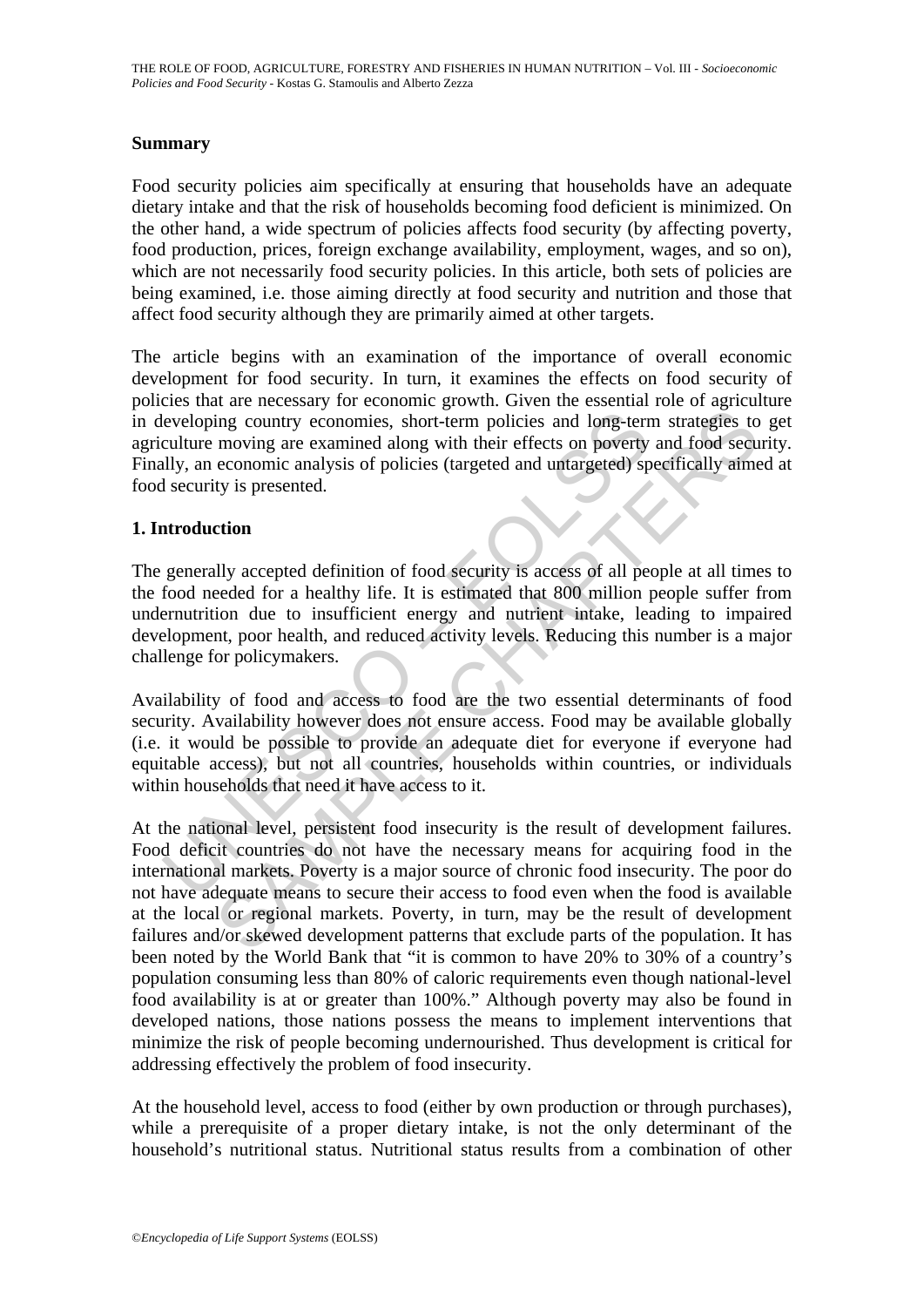determinants, which are clearly interrelated and vary according to the ecological and socioeconomic context, namely health and care:

- health determines the capacity of a given individual to utilize the nutrients (s)he consumes. A sick person will not be able to digest or even eat the food he/she needs. Health is in turn affected by the individual's nutritional status. This is often referred to as the malnutrition-infection circle. Health is also determined by people's environment (including access to water and sanitation and housing conditions), practices (in particular hygiene), and access to appropriate health services.
- care is needed to ensure health and appropriate food distribution to vulnerable individuals, such as infants, children, elderly people, the sick, and the handicapped. Care capacity is related to social organization, time availability, and knowledge.

Food security policies aim specifically at ensuring that households have an adequate dietary intake and that the risk of households becoming food deficient is minimized. On the other hand, a wide spectrum of policies affects food security (by affecting poverty, food production, prices, foreign exchange availability, employment, wages, and so on), which are not necessarily food security policies. In this article, both sets of policies are being examined, i.e. those aiming directly at food security and nutrition and those that affect food security, although their primarily aimed at other targets.

and a knowledge.<br>
a sailability, and knowledge.<br>
d security policies aim specifically at ensuring that households<br>
ary intake and that the risk of households becoming food deficien<br>
other hand, a wide spectrum of policies are manufeupled. Care equativy is related to social organization, and anoual and the risk of households becoming that households have an adeq and that the risk of households becoming food deficient is minimized that and th The article begins with an examination of the importance of overall economic development for food security. In turn, it examines the effects on food security of policies that are necessary for economic growth. Given the essential role of agriculture in developing country economies, short-term policies and long term strategies to get agriculture moving are examined along with their effects on poverty and food security. Finally, an economic analysis of policies (targeted and untargeted) specifically aimed at food security is presented.

## **2. Food Security and Policy in a Changing World**

As mentioned earlier, at the national level, food insecurity is primarily the result of growth failures. From the point of view of growth, the period since the 1974 World Food Conference has seen two drastically different economic environments for developing countries. There was a high growth period of the early and mid 1970s, and the crisis period that includes the late 1970s and the 1980s where, with the exception of South and East Asia (and the oil producing countries), developing regions experienced declines in per caput incomes. This negative growth environment was created by a mixture of adverse exogenous factors beyond the control of developing countries. These included the second oil shock, the world recession, and the drastic increase in world interest rates, but were also the result of ill-focused national policies that exacerbated the effects of exogenous shocks on economic growth.

The economic crisis caused collapse or near-collapse of the formal productive sectors, of markets and infrastructure, and thus deprived the poor and the food insecure from gainful employment opportunities. Thus, for many countries especially in sub-Saharan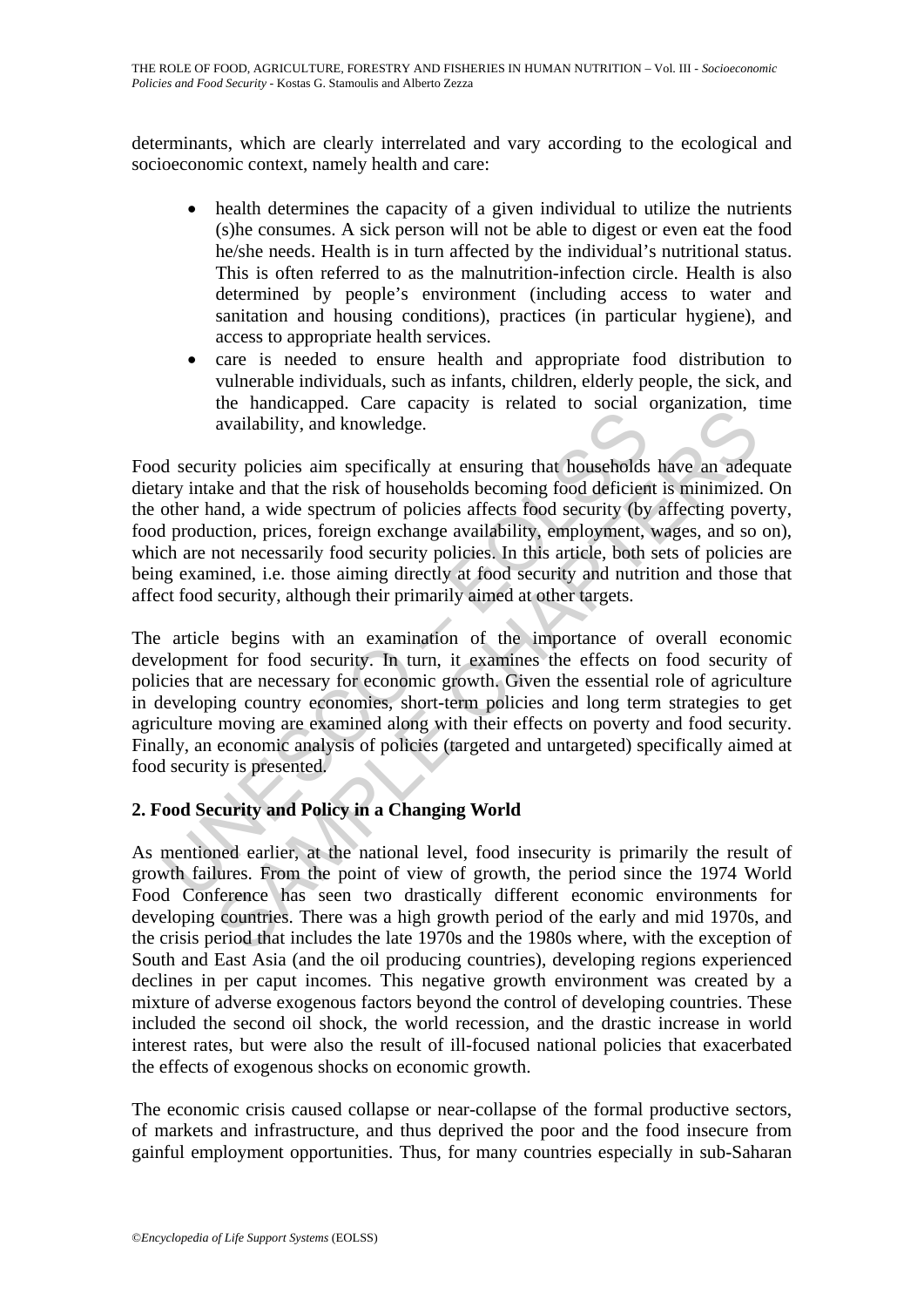Africa and Latin America, poverty increased during the 1980s, reversing the trends that had been achieved in the 1960s and the 1970s. Indicators of social performance, although continuing to improve for the developing countries as a whole, deteriorated for several countries especially in sub-Saharan Africa.

An examination of the proximate causes of economic decline in developing countries reveals that (a) unsustainable macroeconomic (fiscal and monetary) policies and (b) severe economic rigidities, prevented several developing countries from adjusting to the negative external shocks of the late 1970s and early 1980s.

It was to a large extent the disappointing performance of most developing countries during the late 1970s and early 1980s that prompted the abandonment of the dominant development paradigm and associated economic policies in favor of policies promoting macroeconomic equilibrium and market-determined resource allocation. Those elements were considered essential for the resumption of economic growth.

roeconomic equilibrium and market-determined resource allocatie<br>
e considered essential for the resumption of economic growth.<br>
economic policies of most developing countries are currently<br>
use in approach through the impl mine equilibrium and market-determined resource allocation. Those elem<br>omic equilibrium and market-determined resource allocation. Those elem<br>dered essential for the resumption of economic growth.<br>mic policies of most deve The economic policies of most developing countries are currently reflecting such a change in approach through the implementation of stabilization and structural adjustment policy reforms. Those reforms were either undertaken under the initiative of the countries themselves in the face of mounting economic problems, or imposed as conditions for the granting of loans by the Bretton Woods Institutions.

## **2.2. The Changing View of Development**

The changed views on development, to the extent that they are translated into policies at the national level, affect food security interventions in several ways:

- (a) the focus on efficiency as a necessary condition for promoting economic growth entails preference for targeted nondistorting interventions as opposed to economy-wide price-distorting policies;
- (b) following reductions in the role of the public sector the state may now depend less on the institutional apparatus of the past (parastatals and other state distribution channels) and more on market and nongovernmental institutions;
- (c) as markets are liberalized and integrated, secondary market responses to food security policies may enhance or partly cancel their intended effects;
- (d) the choice of development strategies is dominated by efficiency considerations, and the surrogate role of the state (mainly in terms of public investment) is concentrated in those sectors that have a dynamic comparative advantage in promoting overall growth; such choices have implications for the ability to alleviate food security in the long run;
- (e) policies need to conform to constraints dictated by the need for developing countries to reduce macroeconomic disequilibria. Such tightness further accentuates the need for efficient use of funds earmarked for food security interventions.

Food security interventions at the national level are also conditioned by international events. At the international level the situation is characterized by tightness in the availability of development assistance to developing countries due *inter alia* to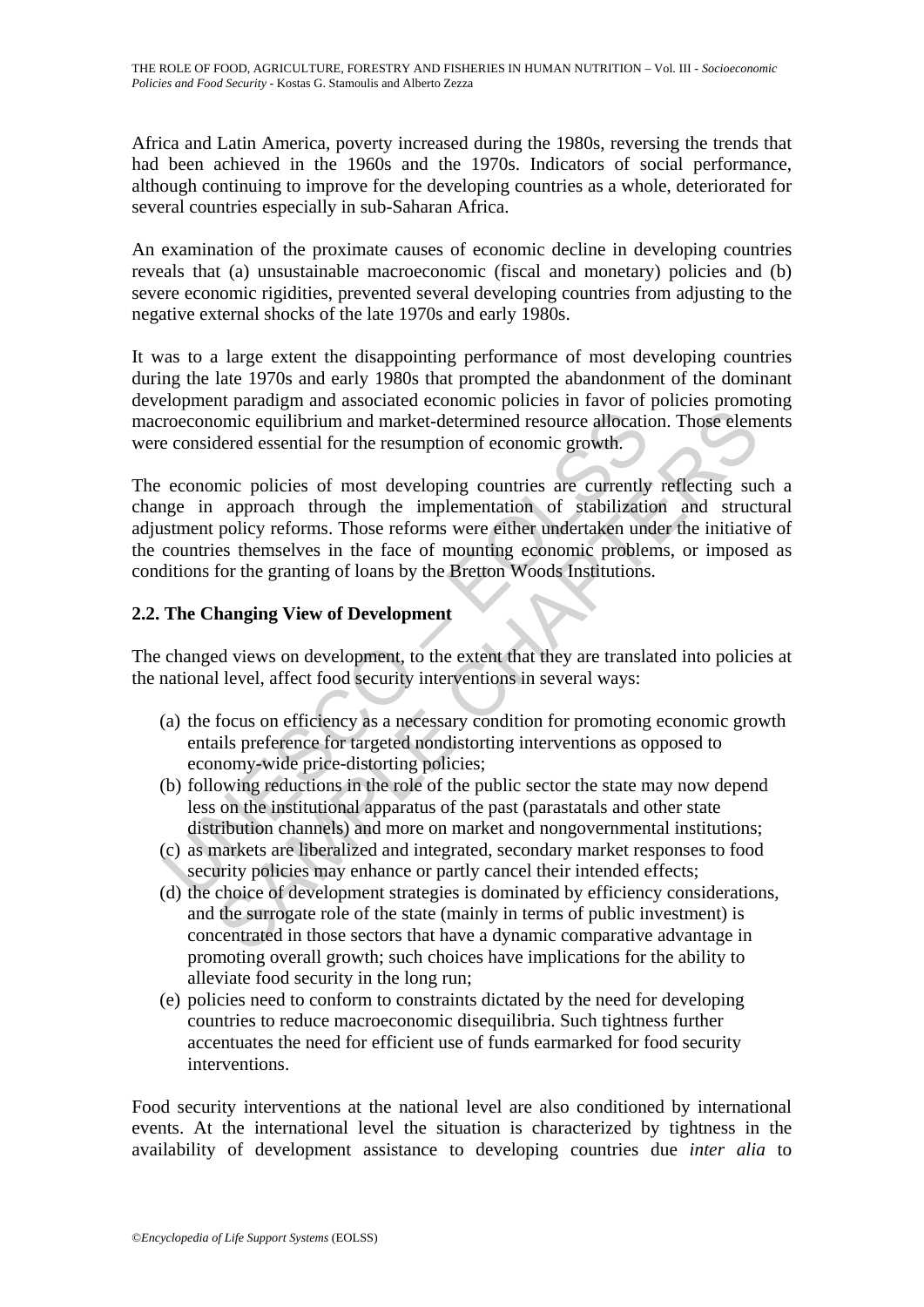THE ROLE OF FOOD, AGRICULTURE, FORESTRY AND FISHERIES IN HUMAN NUTRITION – Vol. III - *Socioeconomic Policies and Food Security* - Kostas G. Stamoulis and Alberto Zezza

increased effective demand for aid from East European countries. In addition the outlook on food aid will also be marked by the effects of the Uruguay Round agreement especially the Agreement on Agriculture. Although there is no reason to believe *a priori*  that bona fide food aid will be adversely affected by the agreement, supply (surplus) determined aid might be reduced.

The reduction in government price supports and other measures that reduce surpluses in certain developed country donors may have a negative impact on the latter type of food aid availability. The overall impact of the agreement on developing countries goes beyond its effects on food aid availability. Namely, the net impact of the agreement on developing countries (whether food aid recipients or not) will be affected by its effects on their exports, market access, compensating measures to counter higher world food prices, long-run effects of higher growth, and so on.

## **3. Macroeconomic Reforms, Structural Adjustment, and Food Security**

**factoeconomic Reforms, Structural Adjustment, and Food Securems** of macroeconomic stabilization and structural adjustment augh their effects on incomes of the poor and the prices of items in dles. The short-run effects of conomic Reforms, Structural Adjustment, and Food Security<br>conomic Reforms, Structural Adjustment, and Food Security<br>of macroeconomic stabilization and structural adjustment affect food security<br>the short-run effects of th Programs of macroeconomic stabilization and structural adjustment affect food security through their effects on incomes of the poor and the prices of items in their consumption bundles. The short-run effects of those programs on poverty and food security have been dominated by the effects of the stabilization phase. During that phase, the overall entitlements of the poor have been affected by cuts in public expenditures for health, education, food subsidies, and so on. A possible recession during that phase, and cuts in the size of the civil service, may have created a new class of poor and food insecure, especially in urban areas, and exacerbated further the position of those already in poverty. Devaluation, market liberalization, and streamlining of public enterprises have in most cases resulted in price increases for essential nonfood items (fuel, health services, transportation, education, and so on) and in reductions in the and food and other entitlements of the poor (see *Agriculture and Food Security: Implications for Short-Term Policies and Long-Term Strategies*).

In general, the effects of stabilization on the poor and the food insecure are a function of their sources of income and patterns of consumption. Factors such as the ownership of or access to productive resources by the poor, their relationship to the formal and informal labor markets, degree of access to government subsidies or programs, and so on, have been important elements influencing who and to what extent has lost from cuts in public expenditures. For instance, urban dwellers who meet the following criteria may fall below the poverty line and become food insecure as a result of reductions in the public payroll and cuts in subsidies:

- live close to the poverty line
- depend on the public sector for employment (directly or indirectly)
- buy all their food in the market
- receive government subsidies (food subsidies or subsidized government services)

For the rural poor the situation is more complex. Determining factors are important in determining the effects of adjustment programs on this category of the poor. These include: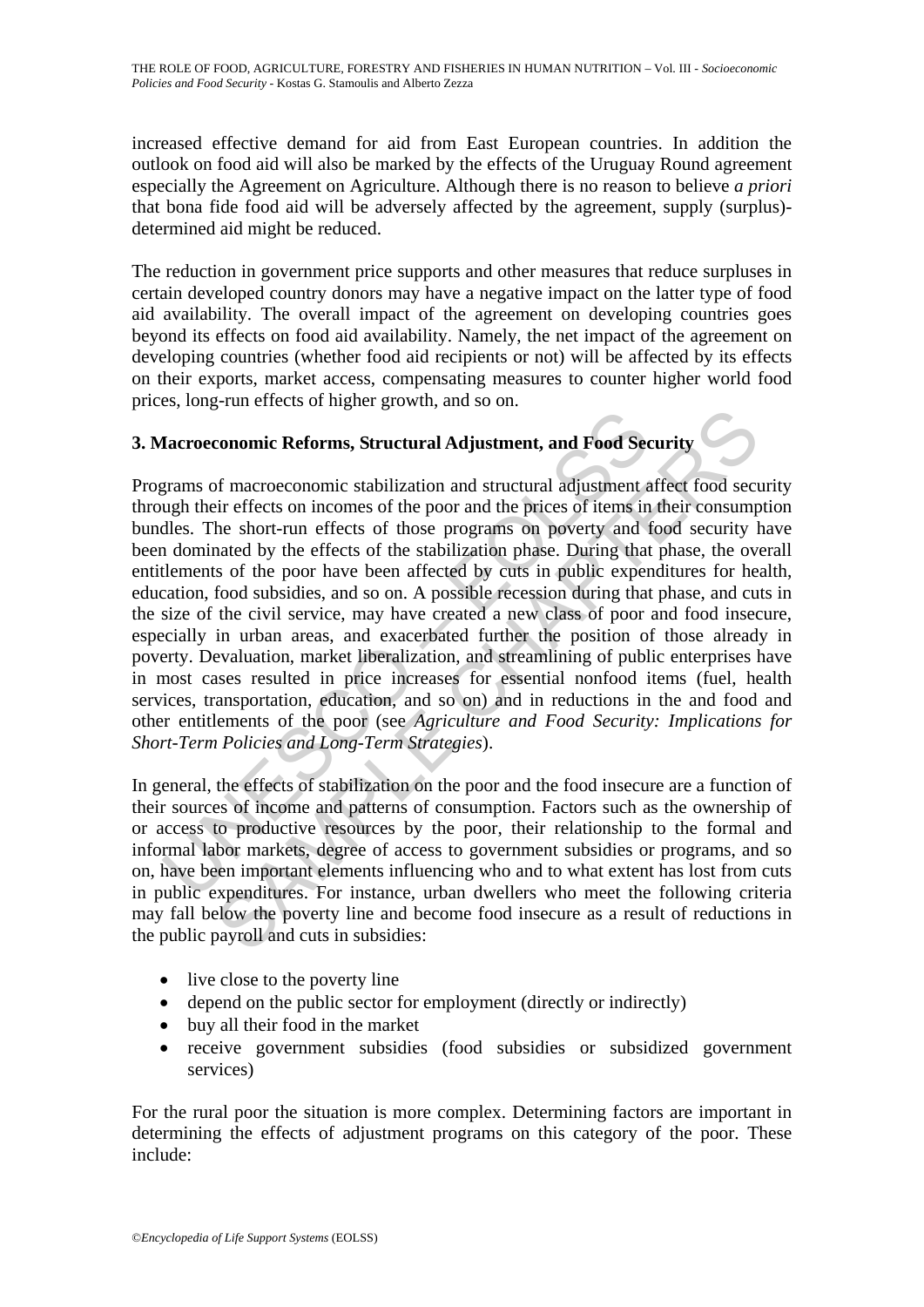- whether they are net producers or consumers of food
- whether they are producers of export crops
- the strength of rural labor and/or credit markets
- the degree of access to product and input markets

In the medium and long run, the effects of structural adjustment will be determined by the extent to which such programs will be able to halt the economic decline and contribute to the resumption of growth.

The multiplicity of factors that determine the effects of policy reforms on food security, lack of sufficient data, and the difficulty of separating out the effects of the reform programs from the delayed effects of the serious crisis that preceded reform, makes it impossible to draw generalized conclusions as to their precise effects on poverty and food security. It could be argued, though, that in countries where a deterioration of social indicators has been observed during adjustment, reform programs may have either caused such deterioration or were unable to prevent it.

Signal to trave generated contrainsoms as ot uncur prices enters<br>in security. It could be argued, though, that in countries where<br>al indicators has been observed during adjustment, reform pr<br>er craused such deterioration to the we generated concustors as to their precise errects on poverty. It could be argued, though, that in countries where a deterioration cators has been observed during adjustment, reform programs may led such deteriora Policy reforms were initiated as a response to an unsustainable economic situation, and to the extent that they are necessary for countries to resume growth, there is very little scope in changing their basic elements (fiscal austerity, restoration of right prices, market orientation, and so on). Experience has shown that reform programs applied half-heartedly or in an on-off manner as a result of pressures by the political process, failed to bear the expected fruits and resulted in a deterioration of conditions for the weaker parts of the population. On the other hand, it may take considerable time before such programs are successful in arresting economic decline and even more time before the fruits of eventual growth reach the poor and the food insecure. The policy implication is that close monitoring is needed of the sectors and the parts of the population at risk, with a view toward applying remedial interventions to alleviate their negative effects. Some of those interventions are discussed later in the article.

### **4. Economic Growth and Food Security: Tradeoffs and Complementarities**

It is now widely accepted that economic growth is a necessary condition for a sustainable solution to poverty and food insecurity (see *Economic Development, Food, and Nutrition*). Growth will raise incomes and the ability of the poor to gain access to food, health, and care, and deal with adversities, but will also provide governments with the necessary means to undertake antipoverty policies and interventions that would make growth itself more equitable. Although the strength of the relationship between growth, poverty, and distribution varies both over time and across countries, the overall relationship that emerges is a positive one (see *Rural Resources and Feeding Folk Fully*).

Increasing incomes of households that have malnourished members may not only improve their access to food, but also their nutritional well-being, which is influenced by multiple factors, including the types and diversity of food consumed (Table 1). In general, increases in income, especially for poorer households, are associated with increases in caloric intake from staple foods and also an increase in nonstaple food consumption, especially meats.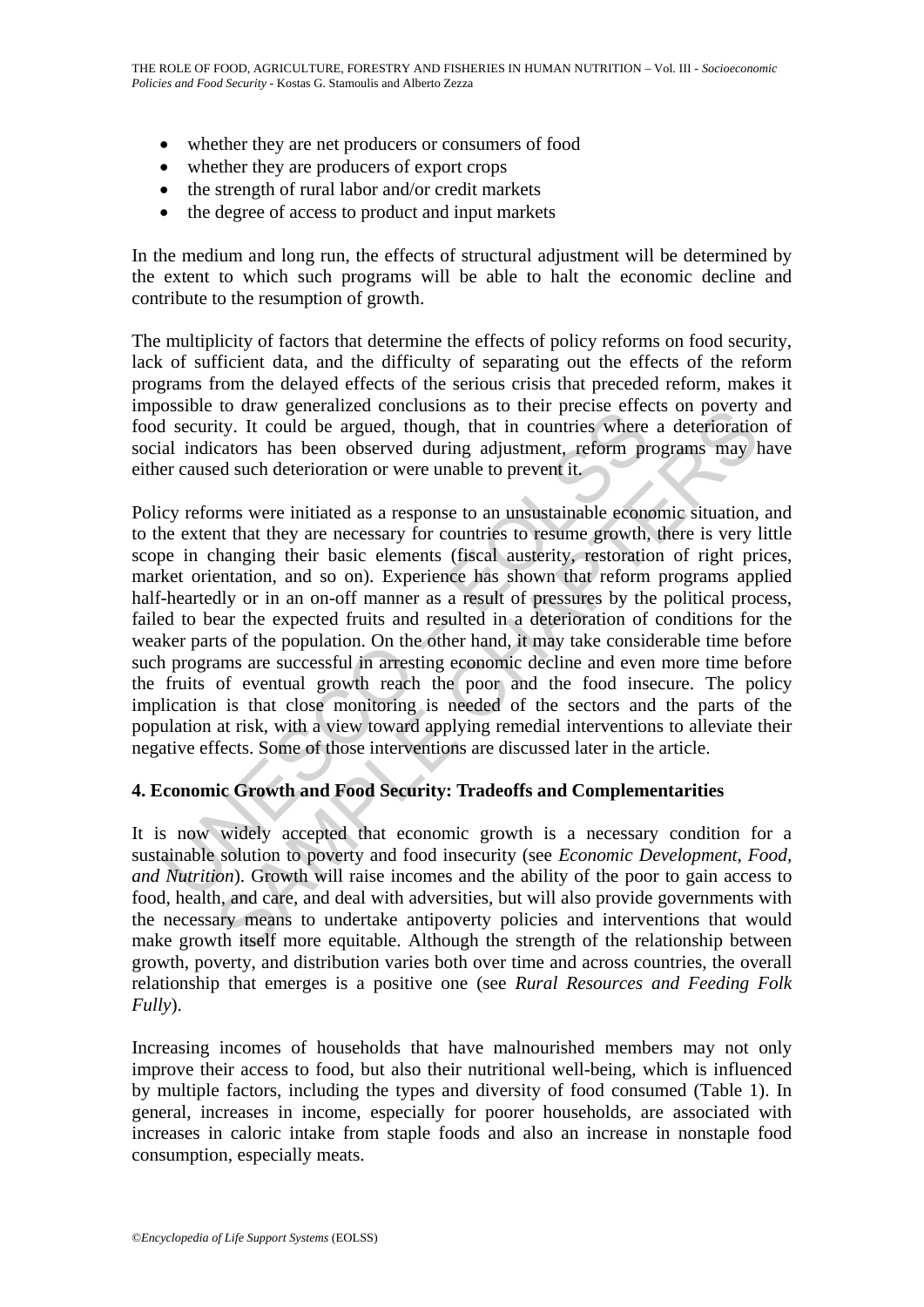In three case studies from Gambia, Guatemala, and Rwanda, a 10% increase in income, from a level of US\$100 per capita, resulted in a 3.5% to 4.9% increase in household food energy consumption, and a 1.1% to 2.5% increase in weight-for-age of children. Macro-level data from a number of developing countries suggest that a doubling of per capita income from US\$300 to US\$600 results in a reduction of about 40% in the prevalence of below standard weight-for-age of children.

### Table 1. Income and weight-for-age of children

In addition to their current income flow, poor households build their *asset bases* out of incremental income. An expanded asset base reduces vulnerability of households to short-term downturns in their income; part of the asset base can be liquidated in times of adversity, an action that helps to maintain, or at least not further degrade, householdlevel food security.

External moother. An expanded asset once to<br>cuest the best considered asset and the light of the asset base can be lighted<br>asset of the asset base can be lighted asset base can be lighted asset base as the light of<br>od secu Incoure. An expansed asset vase reduces vumeranomy or notes routes<br>downturns in their income; part of the asset base can be liquidated in time<br>an action that helps to maintain, or at least not further degrade, house<br>hecuri At the same time, even in the best of circumstances, growth can never be fast or broadbased enough to make a serious dent in poverty and food insecurity within an acceptable time period. As a result, additional specific interventions have to be undertaken in favor of the poor and the food insecure. The question is what the effects of such policies and interventions are on economic growth. The experience of countries that have undertaken wide-ranging interventions to improve living standards in different time periods is rather mixed. Although several countries were able to improve social indicators through a number of programs, not all of them were successful in achieving sustainable improvements in food security and nutrition. Countries with low growth rates were unable to reduce poverty and sustain policies that raise standard-of-living indicators. Thus, the question is not whether there is a tradeoff between poverty reduction and economic growth but rather what types of poverty-reduction policies are compatible with growth promoting ones.

In the literature on poverty and famines, a broad distinction has been made between a strategy of growth-mediated security and one of support-led security. The first approach is "to promote economic growth and take the best possible advantage of the potentialities released by greater general affluence, including not only an expansion of private incomes but also an improved basis for public support." The second approach, one of targeted programs, is "to resort *directly* to wide-ranging public support in domains such as employment provision, income redistribution, health care, education, and social assistance in order to remove destitution without waiting for a transformation in the level of general affluence." The following discussion shows that the two may not be necessarily mutually exclusive.

## **4.3. Economic Growth and Poverty Reduction**

One way of looking at this issue is that of focusing on the redistribution of wealth that may accompany economic growth. Two stylized competing strategies are sometimes referred to in the literature as trickle-down theory versus growth-with-redistribution. The former implies reliance on the idea that economic growth per se will eventually eliminate poverty and vulnerability to food insecurity by providing better income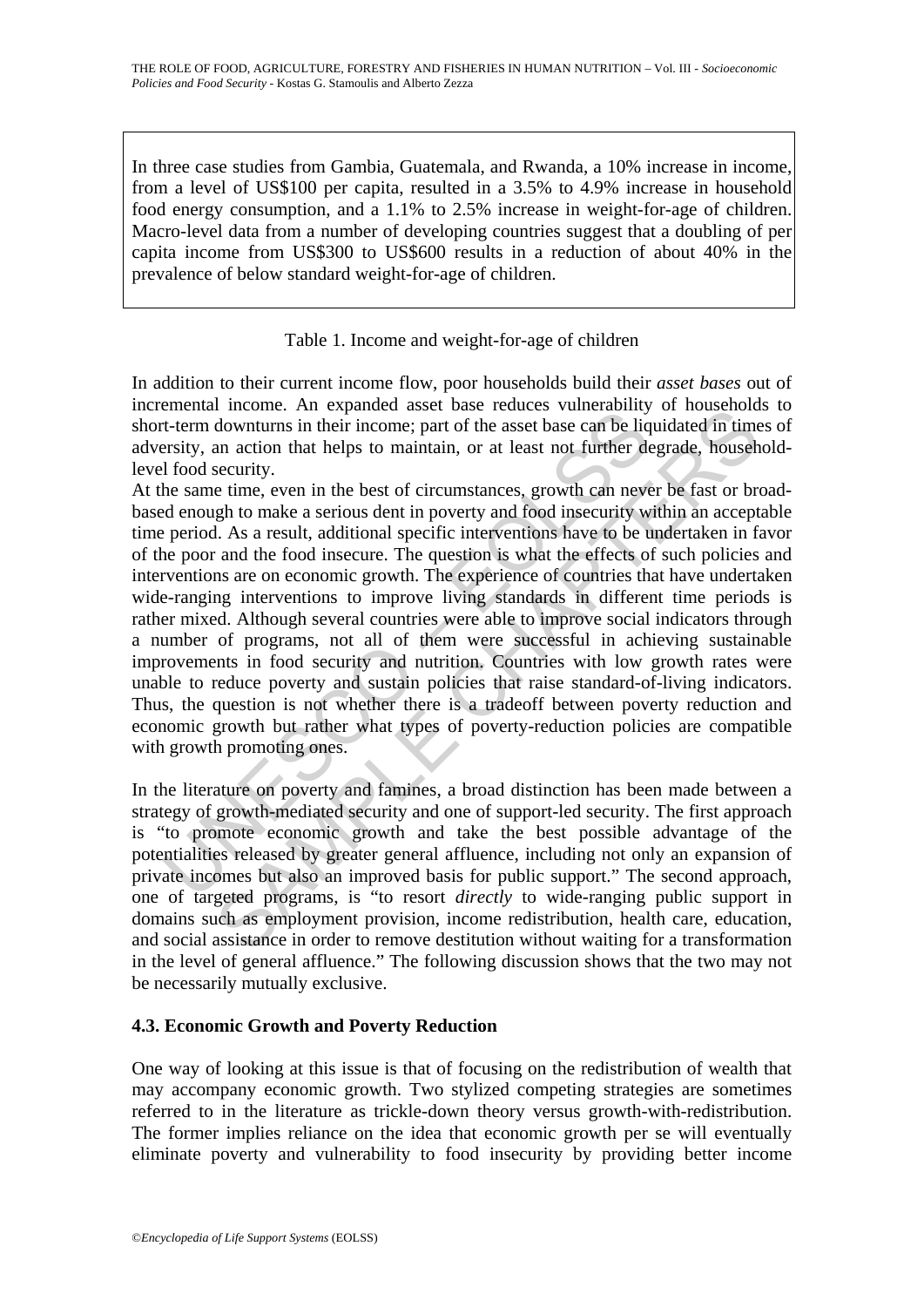opportunities for the poor. The major objection to such a strategy (i.e. that it would be extremely slow in achieving such goals, while not reducing the potential exposure of the poor and food insecure to external shocks in the short term) can be partly mitigated if this strategy is accompanied by public actions to stabilize food markets and target assistance to the vulnerable (the Indian experience). The greater the inequality within an economy, the lower the expected benefits that such a strategy can bear for the poorest groups of the population.

The latter strategy aims at a faster reduction in poverty and vulnerability to hunger, by pursuing a redistributive growth path along which the poor gain in relation to the rich. This can be achieved mainly through a development strategy that emphasizes the role of small farmers and the rural sector as a whole, by raising its productivity and income (see *Women and Food Security: Roles, Constraints, and Missed Opportunities*). The problem with this strategy is that it needs consistent price incentives to the rural sector (not to cause macroeconomic imbalances), that in turn may require actions to protect poor food consumers from the possible adverse effects of high food prices in the short term (the food price dilemma). It also needs investments in infrastructure, education, and research to support the development of the rural sector.

Unfortunately, economic growth is not a policy instrument. The experience of countries that managed to grow is too wide to permit the isolation of a few policies or characteristics having universal validity. We may know more about what retards or inhibits growth. The experience with growth declines and collapses especially of the late 1970s and early 1980s points to unsustainable macroeconomic equilibria and severe economic distortions at the root of the economic crises.

blem with this strategy is that it needs consistent price incentives<br>to cause macroeconomic imbalances), that in turn may require<br>f rood consumers from the possible adverse effects of high food<br>(the food price dilemma). It ith this strategy is that it needs consistent price incentives to the rural sese macroeconomic imbalances), that in turn may require actions to processumers from the possible adverse effects of high food prices in the sose The implication then for policies aiming at poverty reduction is that they should not aggravate macroeconomic disequilibria and should avoid market distortions. In that sense, policies that improve the human capital of the poor (such as in Malaysia and Colombia), or which remove obstacles to increasing labor productivity (such as in Colombia) are more growth oriented than policies that improve living standards through wide-ranging subsidization (such as in Sri Lanka).

But not all policies that would simultaneously promote growth and reduce poverty and food insecurity are applicable to all countries at all times. In some cases the nature of the political process, or information and managerial-administrative constraints of governments may render such policies inapplicable. In others, the urgency of the problem may restrict the choice of policies and interventions that can be undertaken.

Thus countries facing large pockets of poverty, destitution, and food insecurity may have to take public policy measures that yield results in short time periods, but which have secondary implications that compromise growth. For instance, schemes involving large transfers and/or subsidies may be necessary in the short run to face those problems. Such programs require either raising funds through taxation which in turn reduces savings and investment, or diversion of funds from other public activities that would have had higher long-term growth potentials (see *Economic Development, Food and Nutrition and Rural resources and Feeding Folk Fully*).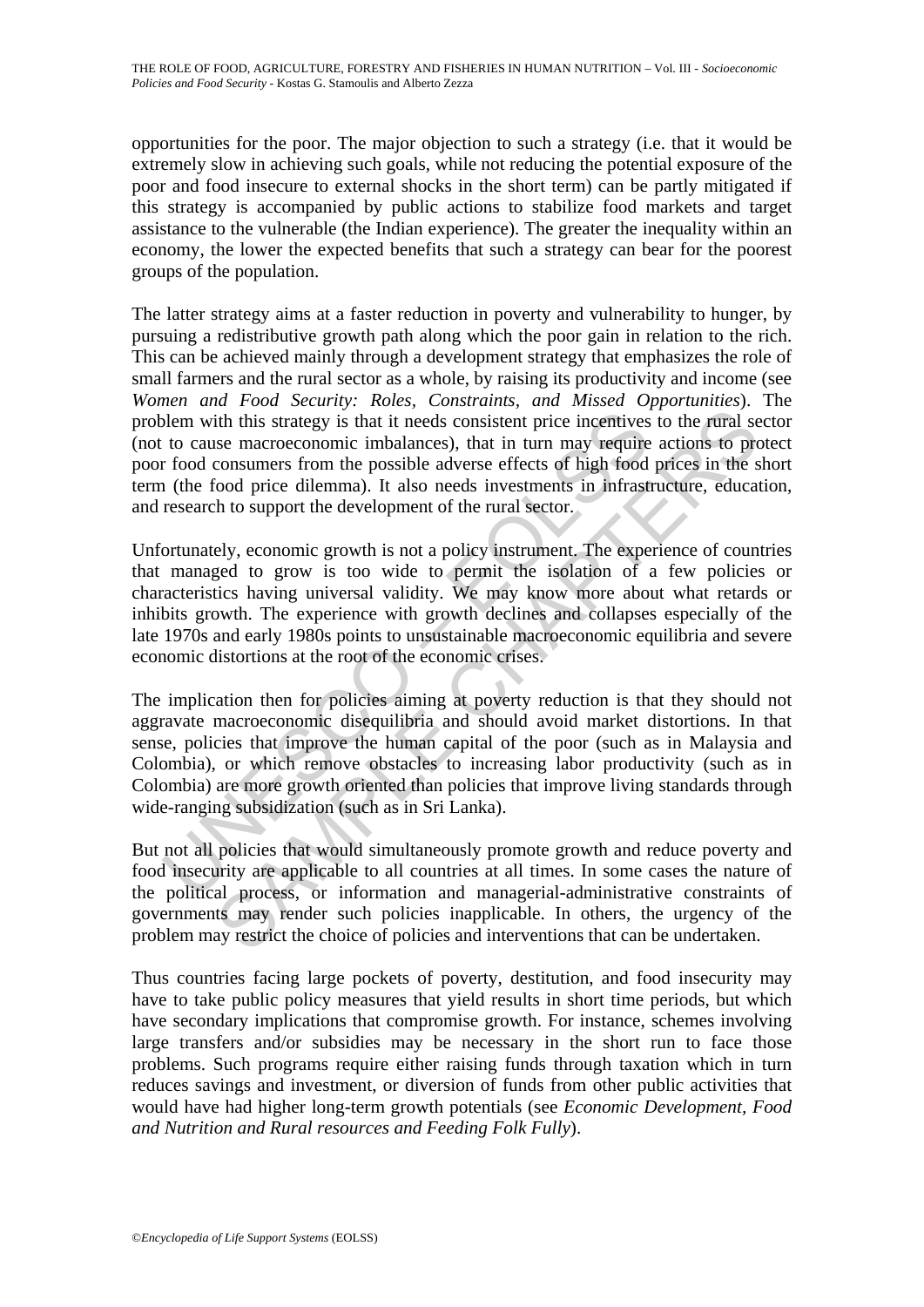- -
- -

# TO ACCESS ALL THE **27 PAGES** OF THIS CHAPTER, Visit[: http://www.eolss.net/Eolss-sampleAllChapter.aspx](https://www.eolss.net/ebooklib/sc_cart.aspx?File=E5-01A-05-02)

#### **Bibliography**

Barrett C.B. (1999). Food Security and Food Assistance Programs. *Handbook of Agricultural Economics* (ed. B.L. Gardner and G.C. Rausser). Amsterdam, The Netherlands: Elsevier Science. [A good discussion of both food security and food assistance programs, with an extensive bibliography.]

Binswanger H. and J. von Braun (1991). Technological Change and Commercialization in Agriculture: The Effect on the Poor. *The World Bank Research Observer* **16** (1), 57–80. [On the issues at stake in assessing the impact of agricultural modernization on the poor.]

B.L. Gauther and Oc. Kausser). Anistetualn, the Neutenlands. Ensever Scientistical<br>Infrod security and food assistance programs, with an extensive bibliography.<br>Wanger H. and J. von Braun (1991). Technological Change and C mer and G.C. Rausser). Amsterdam, Ine Netherhands: Eusevier Science. [A good discursecurity and food assistance programs, with an extensive bibliography.]<br>H. and J. von Braun (1991). Technological Change and Commercializat Binswanger H. (1989). The Policy Response of Agriculture. (*Proceedings of the World Bank Conference on Development Economics*, Washington, DC). Washington, DC, US: The World Bank. [On the determinants of short-run and long-run policy response of agriculture, and the implications for agricultural and adjustment policies.]

von Braun J., Bouis H., Kumar S. and Pandya-Lorch R. (1992). *Improving Food Security of the Poor. Concept, Policy, and Programs*, 43 pp. Washington, DC, US: International Food Policy Research Institute. [An excellent overview of the main concepts and issues in food security and food security policies and programs design.]

von Braun J., ed. (1995). *Employment for Poverty Reduction and Food Security*, 321 pp. Washington, DC, US: International Food Policy Research Institute. [This work includes conceptual papers and worldwide case studies' results on poverty-reducing, employment-generating schemes.]

Drèze J. and Sen A. (1989). *Hunger and Public Action*, 373 pp. Oxford, UK: Clarendon Press. [An essential reading on antihunger policies.]

Eicher C.K. and Staatz J.M., eds. (1990). *Agricultural Development in the Third World*, 550 pp. Baltimore, MD, US: The Johns Hopkins University Press. [Agriculture's role in economic development in a long-term perspective.]

FAO (1996). *World Food Summit. Technical Background Documents*, Three volumes. Rome, Italy: Food and Agriculture Organization of the United Nations. [A review of the developments in world food and agriculture and food security since the early 1960s, the prospects for food security, and the impact of the national and international policy environment on food security.]

Haddad L., Hoddinott J., and Alderman H., eds. (1997). *Intrahousehold Resource Allocation in Developing Countries. Models, Methods, and Policy*, 341 pp. Baltimore, MD, US: The Johns Hopkins University Press for the International Food Policy Research Institute. [A collection of essays on intrahousehold allocation mechanisms and their bearing on food security and food security policy design.]

Pinstrup-Andersen P., ed. (1988). *Food Subsidies in Developing Countries: Costs, Benefits, and Policy Options*, 374 pp. Baltimore, MD, US: The Johns Hopkins University Press for the International Food Policy Research Institute. [This book discusses the pros and cons of food subsidies programs, reporting on case studies' evidence.]

Strauss J. and Thomas D. (1998). Health, Nutrition and Economic Development. *Journal of Economic Literature* **Vol. XXXVI**, 2, June, 766–817. [An up-to-date review article on the main issue at stake, and the available empirical evidence, in the complex relationship between health, nutrition, and development.]